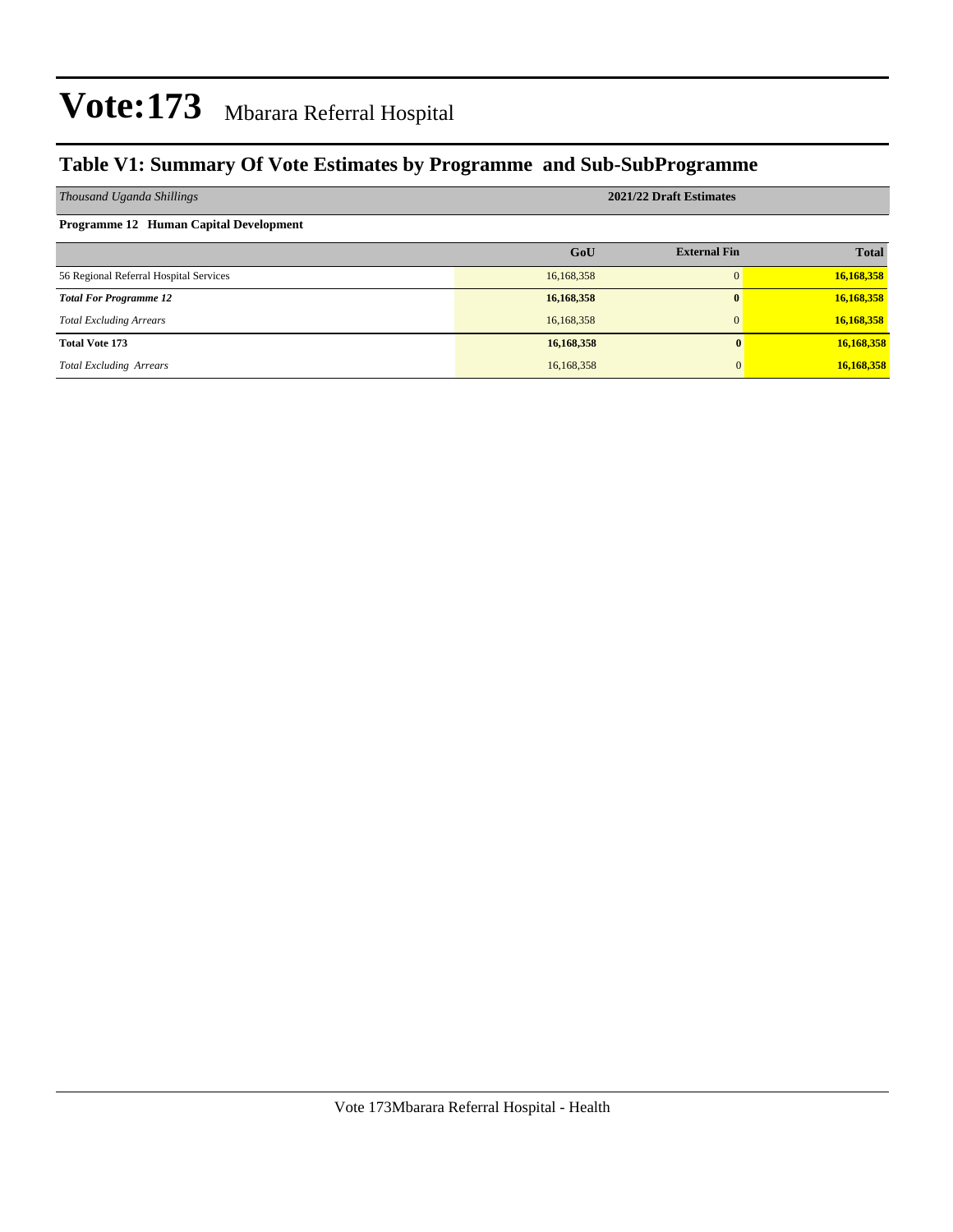### **Table V2: Summary Of Vote Estimates by Sub-SubProgramme,Department and Project**

| Thousand Uganda Shillings                                                 | 2020/21 Approved Budget |                     |                  |              |              | 2021/22 Draft Estimates       |              |  |
|---------------------------------------------------------------------------|-------------------------|---------------------|------------------|--------------|--------------|-------------------------------|--------------|--|
| <b>Sub-SubProgramme 56 Regional Referral Hospital Services</b>            |                         |                     |                  |              |              |                               |              |  |
| <b>Recurrent Budget Estimates</b>                                         | Wage                    | <b>Non-Wage</b>     | <b>AIA</b>       | <b>Total</b> | Wage         | <b>Non-Wage</b>               | <b>Total</b> |  |
| 01 Mbarara Referral Hospital Services                                     | 5,427,380               | 5,010,632           | $\boldsymbol{0}$ | 10,438,012   | 5,427,380    | 8,864,979                     | 14,292,358   |  |
| 02 Mbarara Referral Hospital Internal Audit                               | $\mathbf{0}$            | 16,000              | $\bf{0}$         | 16,000       | $\mathbf{0}$ | 16,000                        | 16,000       |  |
| 03 Mbarara Regional Maintenance Workshop                                  | $\mathbf{0}$            | 60,000              | $\mathbf{0}$     | 60,000       | $\mathbf{0}$ | 60,000                        | 60,000       |  |
| <b>Total Recurrent Budget Estimates for Sub-</b><br><b>SubProgramme</b>   | 5,427,380               | 5,086,632           | $\bf{0}$         | 10,514,012   | 5,427,380    | 8,940,979                     | 14,368,358   |  |
| Development Budget Estimates                                              | <b>GoU Dev't</b>        | <b>External Fin</b> | <b>AIA</b>       | <b>Total</b> |              | <b>GoU Dev't External Fin</b> | <b>Total</b> |  |
| 1004 Mbarara Rehabilitation Referral Hospital                             | 600,000                 | $\mathbf{0}$        | $\mathbf{0}$     | 600,000      | 1,600,000    | $\overline{0}$                | 1,600,000    |  |
| 1578 Retooling of Mbarara Regional Referral Hospital                      | 200,000                 | $\mathbf{0}$        | $\mathbf{0}$     | 200,000      | 200,000      | $\overline{0}$                | 200,000      |  |
| <b>Total Development Budget Estimates for Sub-</b><br><b>SubProgramme</b> | 800,000                 | $\bf{0}$            | $\bf{0}$         | 800,000      | 1,800,000    | $\bf{0}$                      | 1,800,000    |  |
|                                                                           | GoU                     | <b>External Fin</b> | <b>AIA</b>       | <b>Total</b> | GoU          | <b>External Fin</b>           | <b>Total</b> |  |
| <b>Total For Sub-SubProgramme 56</b>                                      | 11,314,012              | $\bf{0}$            | $\bf{0}$         | 11,314,012   | 16,168,358   | $\bf{0}$                      | 16,168,358   |  |
| <b>Total Excluding Arrears</b>                                            | 11,103,910              | $\mathbf{0}$        | $\mathbf{0}$     | 11,103,910   | 16,168,358   | $\overline{0}$                | 16,168,358   |  |
| <b>Total Vote 173</b>                                                     | 11,314,012              | $\bf{0}$            | $\bf{0}$         | 11,314,012   | 16,168,358   | $\bf{0}$                      | 16,168,358   |  |
| <b>Total Excluding Arrears</b>                                            | 11,103,910              | $\mathbf{0}$        | $\mathbf{0}$     | 11,103,910   | 16,168,358   | $\overline{0}$                | 16,168,358   |  |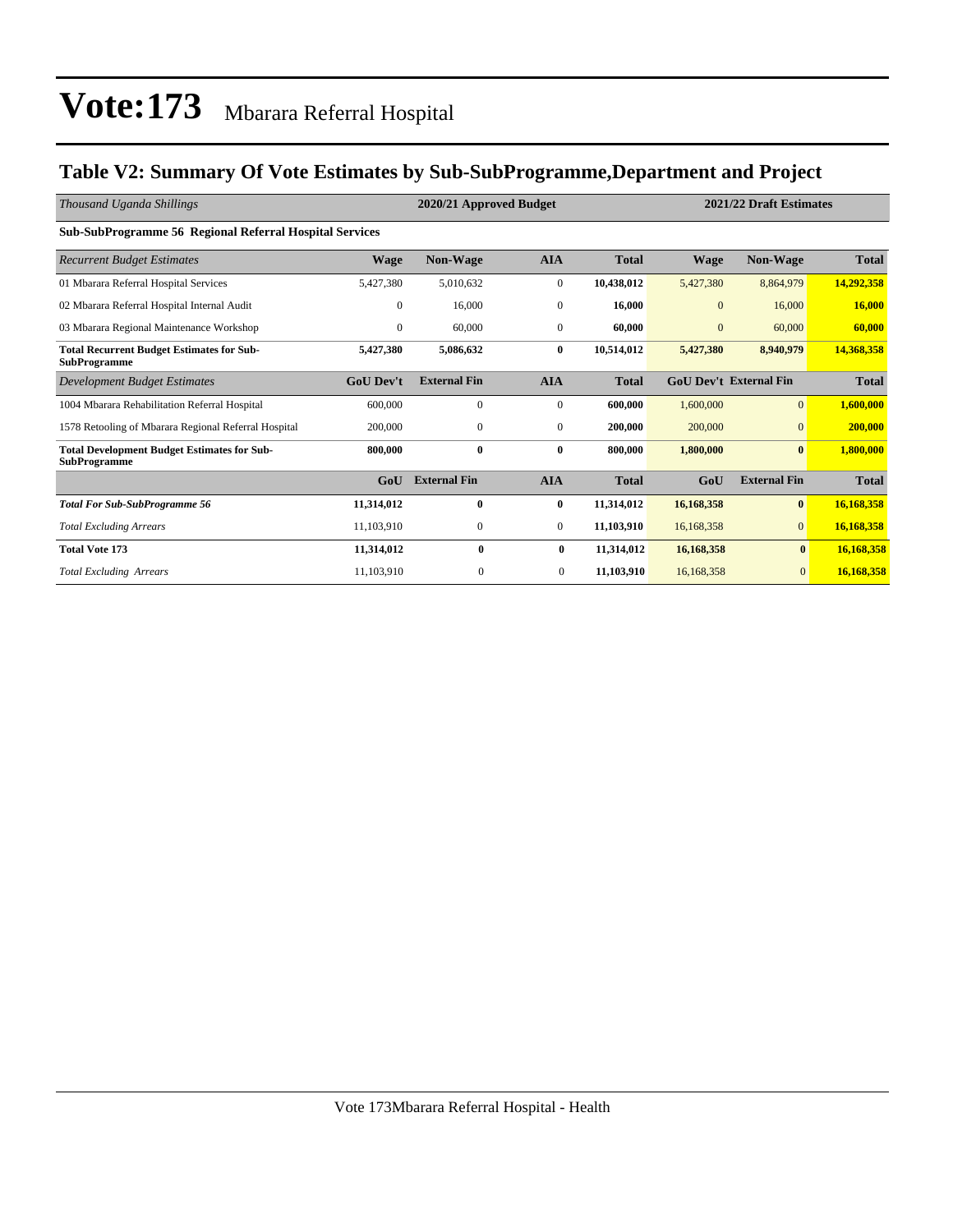### **Table V3: Summary Vote Estimates by Item**

| Thousand Uganda Shillings                                   |            | 2020/21 Approved Budget |          |              | 2021/22 Draft Estimates |                     |              |  |
|-------------------------------------------------------------|------------|-------------------------|----------|--------------|-------------------------|---------------------|--------------|--|
|                                                             | GoU        | <b>External Fin</b>     | AIA      | <b>Total</b> | GoU                     | <b>External Fin</b> | <b>Total</b> |  |
| <b>Employees, Goods and Services (Outputs Provided)</b>     | 10,303,910 | $\bf{0}$                | $\bf{0}$ | 10,303,910   | 14,368,358              | $\bf{0}$            | 14,368,358   |  |
| 211101 General Staff Salaries                               | 5,427,380  | $\bf{0}$                | 0        | 5,427,380    | 5,427,380               | $\bf{0}$            | 5,427,380    |  |
| 211103 Allowances (Inc. Casuals, Temporary)                 | 489,970    | $\bf{0}$                | 0        | 489,970      | 3,136,979               | $\bf{0}$            | 3,136,979    |  |
| 212101 Social Security Contributions                        | 27,700     | $\bf{0}$                | 0        | 27,700       | 203,863                 | $\bf{0}$            | 203,863      |  |
| 212102 Pension for General Civil Service                    | 1,859,695  | $\bf{0}$                | $\bf{0}$ | 1,859,695    | 1,873,751               | $\bf{0}$            | 1,873,751    |  |
| 213001 Medical expenses (To employees)                      | 10,000     | $\bf{0}$                | 0        | 10,000       | 150,725                 | $\bf{0}$            | 150,725      |  |
| 213002 Incapacity, death benefits and funeral expenses      | 8,000      | $\bf{0}$                | 0        | 8,000        | 8,000                   | $\bf{0}$            | 8,000        |  |
| 213004 Gratuity Expenses                                    | 501,261    | $\bf{0}$                | $\bf{0}$ | 501,261      | 326,078                 | $\bf{0}$            | 326,078      |  |
| 221001 Advertising and Public Relations                     | 3,000      | $\bf{0}$                | 0        | 3,000        | 3,000                   | $\bf{0}$            | 3,000        |  |
| 221002 Workshops and Seminars                               | 9,000      | $\bf{0}$                | 0        | 9,000        | 7,000                   | $\bf{0}$            | 7,000        |  |
| 221003 Staff Training                                       | 10,400     | $\bf{0}$                | 0        | 10,400       | 28,950                  | $\bf{0}$            | 28,950       |  |
| 221007 Books, Periodicals & Newspapers                      | 6,640      | $\bf{0}$                | 0        | 6,640        | 5,320                   | $\bf{0}$            | 5,320        |  |
| 221008 Computer supplies and Information Technology<br>(TT) | 12,000     | $\bf{0}$                | 0        | 12,000       | 71,400                  | $\bf{0}$            | 71,400       |  |
| 221009 Welfare and Entertainment                            | 30,240     | $\bf{0}$                | 0        | 30,240       | 299,727                 | $\bf{0}$            | 299,727      |  |
| 221010 Special Meals and Drinks                             | 40,380     | $\bf{0}$                | 0        | 40,380       | 40,380                  | $\bf{0}$            | 40,380       |  |
| 221011 Printing, Stationery, Photocopying and Binding       | 107,324    | $\bf{0}$                | $\bf{0}$ | 107,324      | 408,424                 | $\bf{0}$            | 408,424      |  |
| 221012 Small Office Equipment                               | 2,400      | $\bf{0}$                | 0        | 2,400        | 47,400                  | $\bf{0}$            | 47,400       |  |
| 221014 Bank Charges and other Bank related costs            | $\bf{0}$   | $\bf{0}$                | 0        | $\bf{0}$     | 100                     | $\bf{0}$            | <b>100</b>   |  |
| 221016 IFMS Recurrent costs                                 | 5,000      | $\bf{0}$                | 0        | 5,000        | 5,000                   | $\bf{0}$            | 5,000        |  |
| 221020 IPPS Recurrent Costs                                 | 6,100      | $\bf{0}$                | 0        | 6,100        | 6,100                   | $\bf{0}$            | 6,100        |  |
| 222001 Telecommunications                                   | 15,360     | $\bf{0}$                | 0        | 15,360       | 131,520                 | $\bf{0}$            | 131,520      |  |
| 222002 Postage and Courier                                  | 300        | $\bf{0}$                | 0        | 300          | 300                     | $\bf{0}$            | 300          |  |
| 222003 Information and communications technology<br>(ICT)   | 600        | $\bf{0}$                | 0        | 600          | 600                     | $\bf{0}$            | 600          |  |
| 223001 Property Expenses                                    | 20,000     | $\bf{0}$                | 0        | 20,000       | 20,000                  | $\bf{0}$            | 20,000       |  |
| 223004 Guard and Security services                          | 4,000      | $\bf{0}$                | 0        | 4,000        | 4,000                   | $\bf{0}$            | 4,000        |  |
| 223005 Electricity                                          | 525,578    | $\bf{0}$                | 0        | 525,578      | 525,578                 | $\bf{0}$            | 525,578      |  |
| 223006 Water                                                | 202,280    | $\bf{0}$                | 0        | 202,280      | 202,280                 | $\bf{0}$            | 202,280      |  |
| 223007 Other Utilities- (fuel, gas, firewood, charcoal)     | 5,620      | $\bf{0}$                | 0        | 5,620        | 5,620                   | $\bf{0}$            | 5,620        |  |
| 224001 Medical Supplies                                     | 350,000    | $\bf{0}$                | 0        | 350,000      | 390,000                 | $\pmb{0}$           | 390,000      |  |
| 224004 Cleaning and Sanitation                              | 116,000    | $\bf{0}$                | 0        | 116,000      | 175,400                 | $\bf{0}$            | 175,400      |  |
| 224005 Uniforms, Beddings and Protective Gear               | 56,000     | $\boldsymbol{0}$        | $\bf{0}$ | 56,000       | 56,000                  | $\bf{0}$            | 56,000       |  |
| 225001 Consultancy Services- Short term                     | 3,000      | $\bf{0}$                | 0        | 3,000        | 3,000                   | $\bf{0}$            | 3,000        |  |
| 227001 Travel inland                                        | 159,000    | $\bf{0}$                | 0        | 159,000      | 328,922                 | $\bf{0}$            | 328,922      |  |
| 227002 Travel abroad                                        | 1,500      | $\bf{0}$                | 0        | 1,500        | 1,500                   | $\bf{0}$            | 1,500        |  |
| 227003 Carriage, Haulage, Freight and transport hire        | 2,000      | $\bf{0}$                | 0        | 2,000        | 2,000                   | $\bf{0}$            | 2,000        |  |
| 227004 Fuel, Lubricants and Oils                            | 50,316     | $\boldsymbol{0}$        | 0        | 50,316       | 211,727                 | $\bf{0}$            | 211,727      |  |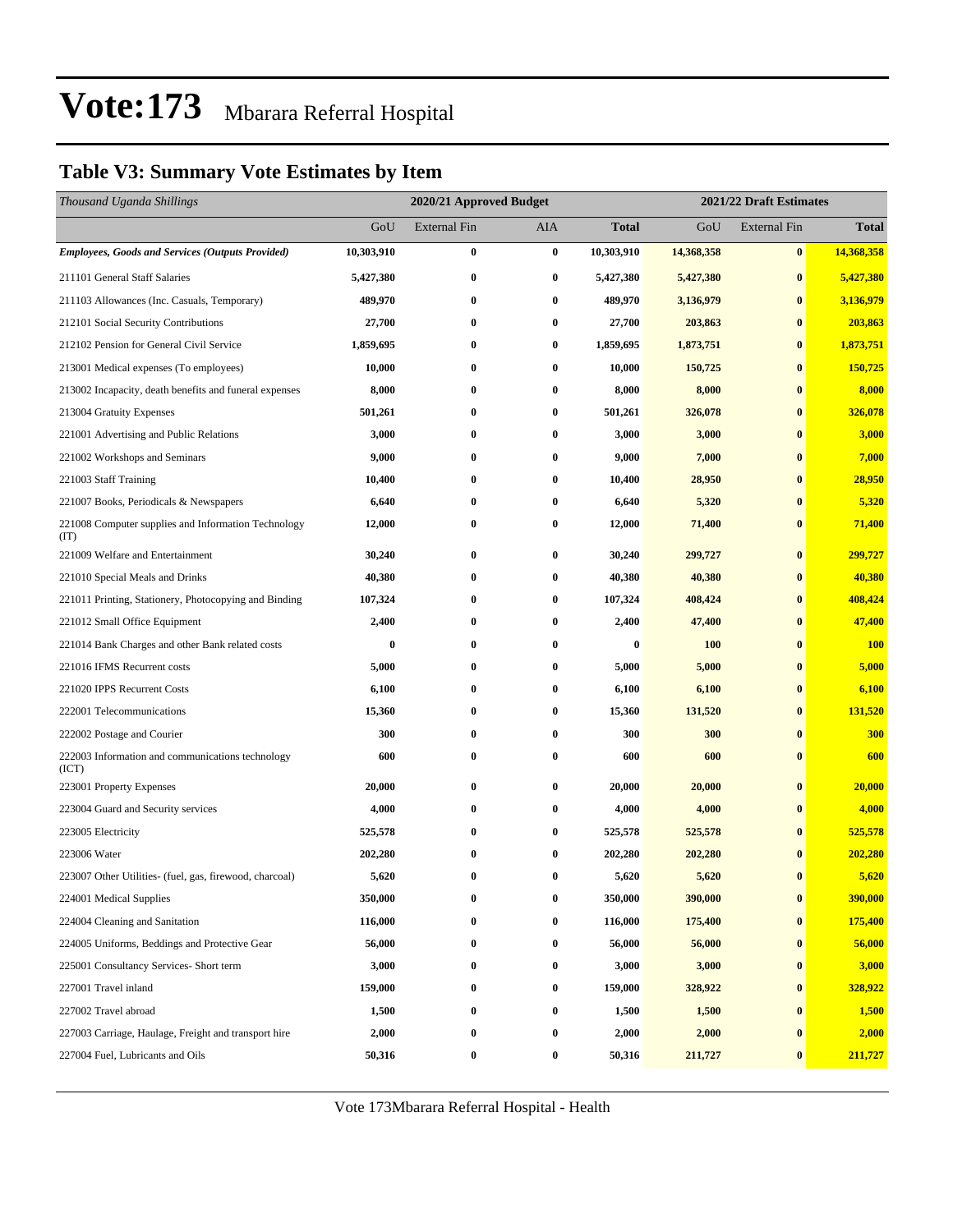| 228001 Maintenance - Civil                               | 43,600     | $\bf{0}$     | $\bf{0}$       | 43,600     | 43,600     | $\bf{0}$       | 43,600                  |
|----------------------------------------------------------|------------|--------------|----------------|------------|------------|----------------|-------------------------|
| 228002 Maintenance - Vehicles                            | 21,000     | $\bf{0}$     | $\bf{0}$       | 21,000     | 21,000     | $\bf{0}$       | 21,000                  |
| 228003 Maintenance - Machinery, Equipment &<br>Furniture | 96,000     | $\bf{0}$     | $\bf{0}$       | 96,000     | 96,000     | $\bf{0}$       | 96,000                  |
| 228004 Maintenance – Other                               | 70,106     | $\bf{0}$     | $\bf{0}$       | 70,106     | 70,106     | $\bf{0}$       | 70,106                  |
| 273102 Incapacity, death benefits and funeral expenses   | 5,160      | $\bf{0}$     | $\bf{0}$       | 5,160      | 5,060      | $\bf{0}$       | 5,060                   |
| 282104 Compensation to 3rd Parties                       | $\bf{0}$   | $\bf{0}$     | $\bf{0}$       | $\bf{0}$   | 24,569     | $\bf{0}$       | 24,569                  |
| <b>Investment</b> (Capital Purchases)                    | 800,000    | $\bf{0}$     | $\bf{0}$       | 800,000    | 1,800,000  | $\mathbf{0}$   | 1,800,000               |
| 312102 Residential Buildings                             | 600,000    | $\bf{0}$     | $\bf{0}$       | 600,000    | 1,600,000  | $\bf{0}$       | 1,600,000               |
| 312212 Medical Equipment                                 | 200,000    | $\bf{0}$     | $\bf{0}$       | 200,000    | 200,000    | $\bf{0}$       | 200,000                 |
| <b>Arrears</b>                                           | 210,102    | $\bf{0}$     | $\bf{0}$       | 210,102    | $\bf{0}$   | $\mathbf{0}$   | $\mathbf{0}$            |
| 321612 Water arrears (Budgeting)                         | 210,102    | $\bf{0}$     | $\bf{0}$       | 210,102    | $\bf{0}$   | $\bf{0}$       | $\overline{\mathbf{0}}$ |
| <b>Grand Total Vote 173</b>                              | 11,314,012 | $\bf{0}$     | $\bf{0}$       | 11,314,012 | 16,168,358 | $\mathbf{0}$   | 16,168,358              |
| <b>Total Excluding Arrears</b>                           | 11,103,910 | $\mathbf{0}$ | $\overline{0}$ | 11,103,910 | 16,168,358 | $\overline{0}$ | 16,168,358              |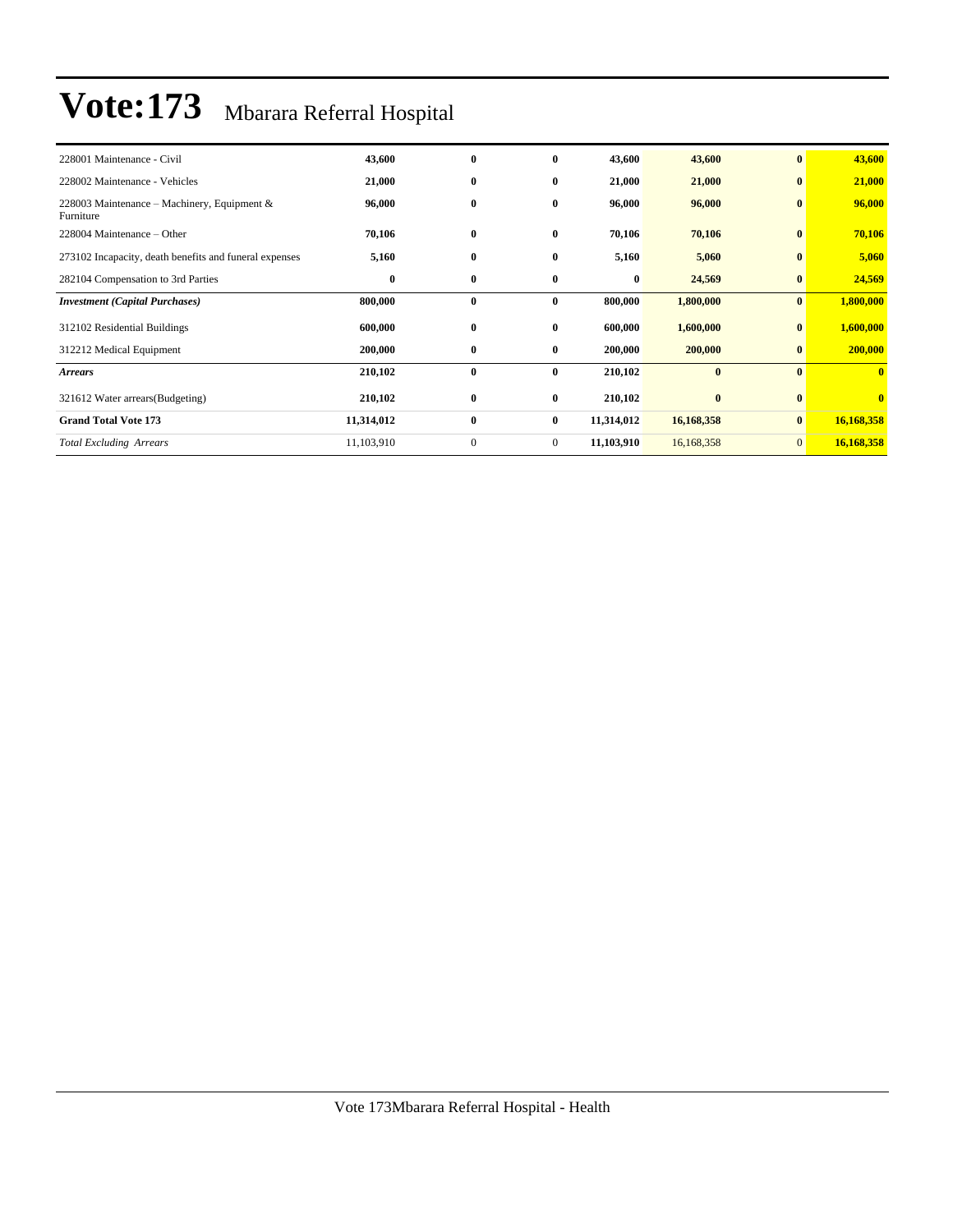### **Table V4: Detailed Estimates by Sub-SubProgramme, Department,Project and Output and Item**

#### *Sub-SubProgrammme 56 Regional Referral Hospital Services*

*Recurrent Budget Estimates*

#### **Department 01 Mbarara Referral Hospital Services**

| Thousand Uganda Shillings                                | 2020/21 Approved Budget<br>2021/22 Draft Estimates |          |                  |              |                       |          |              |
|----------------------------------------------------------|----------------------------------------------------|----------|------------------|--------------|-----------------------|----------|--------------|
| <b>Outputs Provided</b>                                  | Wage                                               | Non Wage | <b>AIA</b>       | <b>Total</b> | Wage                  | Non Wage | <b>Total</b> |
| <b>Budget Output 085601 Inpatient services</b>           |                                                    |          |                  |              |                       |          |              |
| 211103 Allowances (Inc. Casuals, Temporary)              | $\boldsymbol{0}$                                   | 12,000   | $\boldsymbol{0}$ | 12,000       | $\boldsymbol{0}$      | 12,000   | 12,000       |
| 213001 Medical expenses (To employees)                   | $\boldsymbol{0}$                                   | 4,000    | $\boldsymbol{0}$ | 4,000        | $\mathbf{0}$          | 4,000    | 4,000        |
| 213002 Incapacity, death benefits and funeral expenses   | $\boldsymbol{0}$                                   | 4,000    | $\boldsymbol{0}$ | 4,000        | $\mathbf{0}$          | 4,000    | 4,000        |
| 221002 Workshops and Seminars                            | $\boldsymbol{0}$                                   | 3,000    | $\mathbf{0}$     | 3,000        | $\mathbf{0}$          | 3,000    | 3,000        |
| 221003 Staff Training                                    | $\boldsymbol{0}$                                   | 2,400    | $\boldsymbol{0}$ | 2,400        | $\overline{0}$        | 2,400    | 2,400        |
| 221009 Welfare and Entertainment                         | $\boldsymbol{0}$                                   | 8,000    | $\mathbf{0}$     | 8,000        | $\mathbf{0}$          | 8,000    | 8,000        |
| 221010 Special Meals and Drinks                          | $\mathbf{0}$                                       | 9,980    | $\mathbf{0}$     | 9,980        | $\mathbf{0}$          | 9,980    | 9,980        |
| 221011 Printing, Stationery, Photocopying and Binding    | $\boldsymbol{0}$                                   | 20,800   | $\mathbf{0}$     | 20,800       | $\boldsymbol{0}$      | 20,800   | 20,800       |
| 221012 Small Office Equipment                            | $\boldsymbol{0}$                                   | 1,200    | $\boldsymbol{0}$ | 1,200        | $\mathbf{0}$          | 1,200    | 1,200        |
| 222001 Telecommunications                                | $\boldsymbol{0}$                                   | 2,360    | $\boldsymbol{0}$ | 2,360        | $\boldsymbol{0}$      | 2,360    | 2,360        |
| 223001 Property Expenses                                 | $\boldsymbol{0}$                                   | 16,000   | $\mathbf 0$      | 16,000       | $\mathbf{0}$          | 16,000   | 16,000       |
| 223005 Electricity                                       | $\boldsymbol{0}$                                   | 143,000  | $\boldsymbol{0}$ | 143,000      | $\boldsymbol{0}$      | 143,000  | 143,000      |
| 223006 Water                                             | $\boldsymbol{0}$                                   | 65,280   | $\mathbf 0$      | 65,280       | $\mathbf{0}$          | 65,280   | 65,280       |
| 223007 Other Utilities- (fuel, gas, firewood, charcoal)  | $\boldsymbol{0}$                                   | 4,800    | $\boldsymbol{0}$ | 4,800        | $\boldsymbol{0}$      | 4,800    | 4,800        |
| 224004 Cleaning and Sanitation                           | $\boldsymbol{0}$                                   | 34,000   | $\mathbf{0}$     | 34,000       | $\mathbf{0}$          | 34,000   | 34,000       |
| 227001 Travel inland                                     | $\boldsymbol{0}$                                   | 8,000    | $\boldsymbol{0}$ | 8,000        | $\boldsymbol{0}$      | 8,000    | 8,000        |
| 227004 Fuel, Lubricants and Oils                         | $\boldsymbol{0}$                                   | 8,000    | $\mathbf{0}$     | 8,000        | $\boldsymbol{0}$      | 8,000    | 8,000        |
| 228001 Maintenance - Civil                               | $\boldsymbol{0}$                                   | 6,000    | $\mathbf 0$      | 6,000        | $\mathbf{0}$          | 6,000    | 6,000        |
| 228003 Maintenance - Machinery, Equipment & Furniture    | $\boldsymbol{0}$                                   | 8,000    | $\mathbf{0}$     | 8,000        | $\mathbf{0}$          | 8,000    | 8,000        |
| <b>Total Cost of Budget Output 01</b>                    | 0                                                  | 360,820  | $\theta$         | 360,820      | $\boldsymbol{\theta}$ | 360,820  | 360,820      |
| <b>Budget Output 085602 Outpatient services</b>          |                                                    |          |                  |              |                       |          |              |
| 211103 Allowances (Inc. Casuals, Temporary)              | $\boldsymbol{0}$                                   | 8,000    | $\boldsymbol{0}$ | 8,000        | $\mathbf{0}$          | 8,000    | 8,000        |
| 213001 Medical expenses (To employees)                   | $\boldsymbol{0}$                                   | 2,000    | $\boldsymbol{0}$ | 2,000        | $\mathbf{0}$          | 2,000    | 2,000        |
| 213002 Incapacity, death benefits and funeral expenses   | $\boldsymbol{0}$                                   | 2,000    | $\mathbf{0}$     | 2,000        | $\boldsymbol{0}$      | 2,000    | 2,000        |
| 221002 Workshops and Seminars                            | $\boldsymbol{0}$                                   | 2,000    | $\boldsymbol{0}$ | 2,000        | $\boldsymbol{0}$      | 2,000    | 2,000        |
| 221003 Staff Training                                    | $\boldsymbol{0}$                                   | 4,000    | $\mathbf{0}$     | 4,000        | $\boldsymbol{0}$      | 4,000    | 4,000        |
| 221008 Computer supplies and Information Technology (IT) | $\boldsymbol{0}$                                   | 1,000    | $\mathbf{0}$     | 1,000        | $\mathbf{0}$          | 1,000    | 1,000        |
| 221009 Welfare and Entertainment                         | $\boldsymbol{0}$                                   | 6,000    | $\mathbf{0}$     | 6,000        | $\boldsymbol{0}$      | 6,000    | 6,000        |
| 221010 Special Meals and Drinks                          | $\boldsymbol{0}$                                   | 4,400    | $\mathbf{0}$     | 4,400        | $\mathbf{0}$          | 4,400    | 4,400        |
| 221011 Printing, Stationery, Photocopying and Binding    | $\boldsymbol{0}$                                   | 10,200   | $\boldsymbol{0}$ | 10,200       | $\boldsymbol{0}$      | 10,200   | 10,200       |
| 222001 Telecommunications                                | $\mathbf{0}$                                       | 1,500    | $\mathbf{0}$     | 1,500        | $\mathbf{0}$          | 1,500    | 1,500        |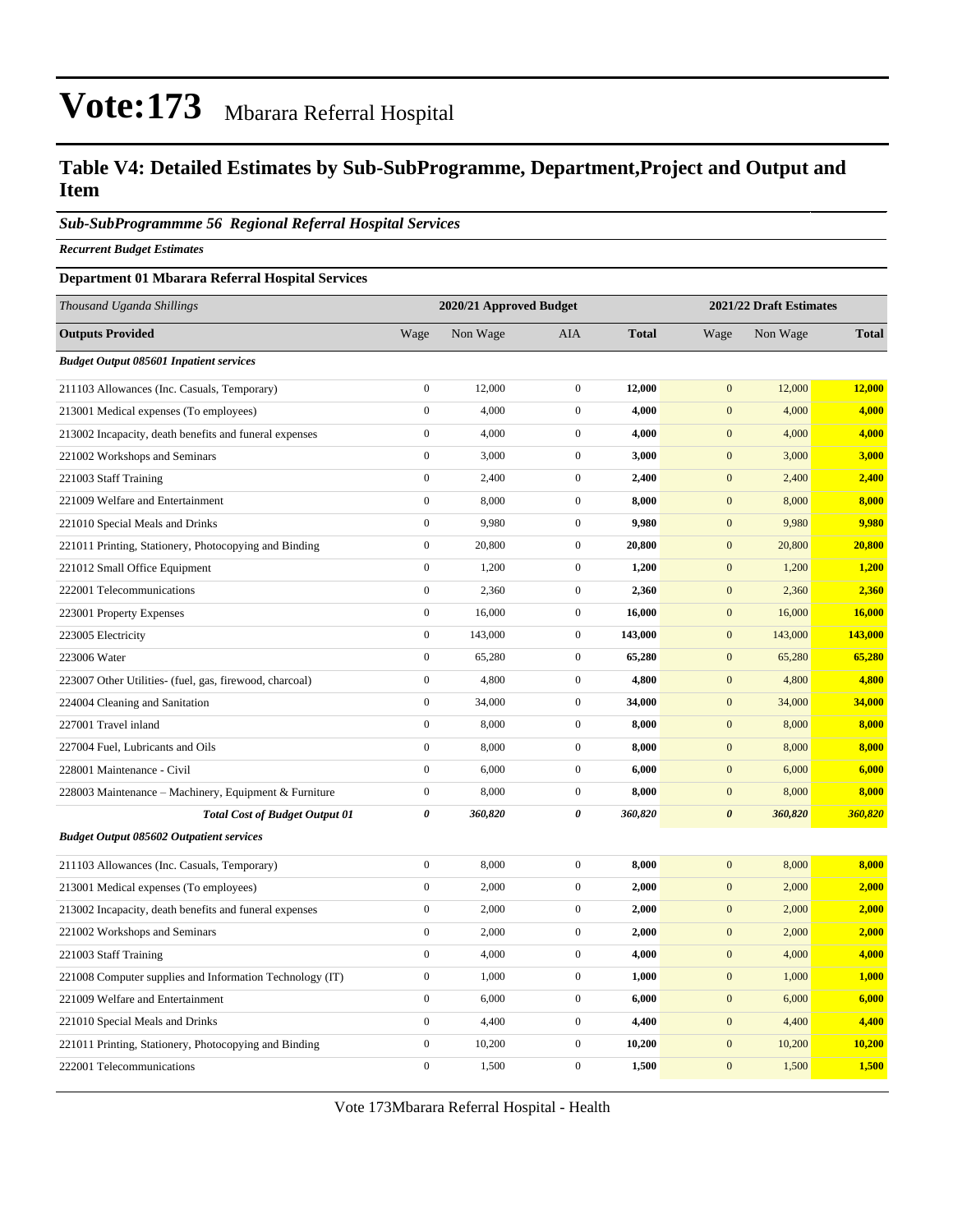| 223005 Electricity                                                   | $\boldsymbol{0}$ | 110,000          | $\mathbf{0}$     | 110,000   | $\mathbf{0}$          | 110,000        | 110,000   |
|----------------------------------------------------------------------|------------------|------------------|------------------|-----------|-----------------------|----------------|-----------|
| 223006 Water                                                         | $\boldsymbol{0}$ | 33,000           | $\mathbf{0}$     | 33,000    | $\boldsymbol{0}$      | 33,000         | 33,000    |
| 224004 Cleaning and Sanitation                                       | $\boldsymbol{0}$ | 20,000           | $\boldsymbol{0}$ | 20,000    | $\boldsymbol{0}$      | 20,000         | 20,000    |
| 227001 Travel inland                                                 | $\boldsymbol{0}$ | 16,000           | $\mathbf{0}$     | 16,000    | $\boldsymbol{0}$      | 16,000         | 16,000    |
| 227004 Fuel, Lubricants and Oils                                     | $\boldsymbol{0}$ | 6,000            | $\boldsymbol{0}$ | 6,000     | $\boldsymbol{0}$      | 6,000          | 6,000     |
| 228001 Maintenance - Civil                                           | $\boldsymbol{0}$ | 4,000            | $\boldsymbol{0}$ | 4,000     | $\mathbf{0}$          | 4,000          | 4,000     |
| 228002 Maintenance - Vehicles                                        | $\boldsymbol{0}$ | 11,000           | $\mathbf{0}$     | 11,000    | $\boldsymbol{0}$      | 11,000         | 11,000    |
| 228003 Maintenance - Machinery, Equipment & Furniture                | $\boldsymbol{0}$ | 2,600            | $\mathbf{0}$     | 2,600     | $\boldsymbol{0}$      | 2,600          | 2,600     |
| <b>Total Cost of Budget Output 02</b>                                | $\pmb{\theta}$   | 243,700          | 0                | 243,700   | $\boldsymbol{\theta}$ | 243,700        | 243,700   |
| <b>Budget Output 085604 Diagnostic services</b>                      |                  |                  |                  |           |                       |                |           |
| 211103 Allowances (Inc. Casuals, Temporary)                          | $\boldsymbol{0}$ | 8,000            | $\mathbf{0}$     | 8,000     | $\mathbf{0}$          | 8,000          | 8,000     |
| 221003 Staff Training                                                | $\boldsymbol{0}$ | 1,000            | $\boldsymbol{0}$ | 1,000     | $\mathbf{0}$          | 1,000          | 1,000     |
| 221008 Computer supplies and Information Technology (IT)             | $\boldsymbol{0}$ | 2,000            | $\boldsymbol{0}$ | 2,000     | $\boldsymbol{0}$      | 2,000          | 2,000     |
| 221009 Welfare and Entertainment                                     | $\boldsymbol{0}$ | 2,000            | $\mathbf{0}$     | 2,000     | $\mathbf{0}$          | 2,000          | 2,000     |
| 221010 Special Meals and Drinks                                      | $\boldsymbol{0}$ | 5,000            | $\boldsymbol{0}$ | 5,000     | $\boldsymbol{0}$      | 5,000          | 5,000     |
| 221011 Printing, Stationery, Photocopying and Binding                | $\boldsymbol{0}$ | 8,000            | $\mathbf{0}$     | 8,000     | $\boldsymbol{0}$      | 8,000          | 8,000     |
| 222001 Telecommunications                                            | $\boldsymbol{0}$ | 1,000            | $\boldsymbol{0}$ | 1,000     | $\boldsymbol{0}$      | 1,000          | 1,000     |
| 223001 Property Expenses                                             | $\boldsymbol{0}$ | 2,000            | $\boldsymbol{0}$ | 2,000     | $\boldsymbol{0}$      | 2,000          | 2,000     |
| 223005 Electricity                                                   | $\boldsymbol{0}$ | 99,000           | $\mathbf{0}$     | 99,000    | $\mathbf{0}$          | 99,000         | 99,000    |
| 223006 Water                                                         | $\boldsymbol{0}$ | 83,000           | $\mathbf{0}$     | 83,000    | $\boldsymbol{0}$      | 83,000         | 83,000    |
| 224004 Cleaning and Sanitation                                       | $\boldsymbol{0}$ | 6,000            | $\boldsymbol{0}$ | 6,000     | $\boldsymbol{0}$      | 6,000          | 6,000     |
| 227001 Travel inland                                                 | $\boldsymbol{0}$ | 4,000            | $\boldsymbol{0}$ | 4,000     | $\mathbf{0}$          | 4,000          | 4,000     |
| 228003 Maintenance - Machinery, Equipment & Furniture                | $\boldsymbol{0}$ | 8,000            | $\boldsymbol{0}$ | 8,000     | $\mathbf{0}$          | 8,000          | 8,000     |
| <b>Total Cost of Budget Output 04</b>                                | $\pmb{\theta}$   | 229,000          | 0                | 229,000   | $\boldsymbol{\theta}$ | 229,000        | 229,000   |
| <b>Budget Output 085605 Hospital Management and support services</b> |                  |                  |                  |           |                       |                |           |
| 211101 General Staff Salaries                                        | 5,427,380        | $\boldsymbol{0}$ | $\mathbf{0}$     | 5,427,380 | 5,427,380             | $\overline{0}$ | 5,427,380 |
| 211103 Allowances (Inc. Casuals, Temporary)                          | $\boldsymbol{0}$ | 432,970          | $\mathbf{0}$     | 432,970   | $\mathbf{0}$          | 432,970        | 432,970   |
| 212101 Social Security Contributions                                 | $\boldsymbol{0}$ | 27,700           | $\boldsymbol{0}$ | 27,700    | $\mathbf{0}$          | 27,700         | 27,700    |
| 212102 Pension for General Civil Service                             | $\boldsymbol{0}$ | 1,859,695        | $\mathbf{0}$     | 1,859,695 | $\mathbf{0}$          | 1,873,751      | 1,873,751 |
| 213001 Medical expenses (To employees)                               | $\boldsymbol{0}$ | 2,000            | $\boldsymbol{0}$ | 2,000     | $\boldsymbol{0}$      | 2,000          | 2,000     |
| 213002 Incapacity, death benefits and funeral expenses               | $\boldsymbol{0}$ | 2,000            | $\boldsymbol{0}$ | 2,000     | $\mathbf{0}$          | 2,000          | 2,000     |
| 213004 Gratuity Expenses                                             | $\boldsymbol{0}$ | 501,261          | $\mathbf{0}$     | 501,261   | $\boldsymbol{0}$      | 326,078        | 326,078   |
| 221001 Advertising and Public Relations                              | $\boldsymbol{0}$ | 3,000            | $\boldsymbol{0}$ | 3,000     | $\boldsymbol{0}$      | 3,000          | 3,000     |
| 221002 Workshops and Seminars                                        | $\boldsymbol{0}$ | 2,000            | $\boldsymbol{0}$ | 2,000     | $\boldsymbol{0}$      | 2,000          | 2,000     |
| 221003 Staff Training                                                | $\boldsymbol{0}$ | 1,000            | $\boldsymbol{0}$ | 1,000     | $\boldsymbol{0}$      | 1,000          | 1,000     |
| 221007 Books, Periodicals & Newspapers                               | $\mathbf{0}$     | 5,320            | $\boldsymbol{0}$ | 5,320     | $\boldsymbol{0}$      | 5,320          | 5,320     |
| 221008 Computer supplies and Information Technology (IT)             | $\boldsymbol{0}$ | 4,400            | $\boldsymbol{0}$ | 4,400     | $\boldsymbol{0}$      | 4,400          | 4,400     |
| 221009 Welfare and Entertainment                                     | $\boldsymbol{0}$ | 7,420            | $\boldsymbol{0}$ | 7,420     | $\boldsymbol{0}$      | 7,420          | 7,420     |
| 221010 Special Meals and Drinks                                      | $\boldsymbol{0}$ | 9,000            | $\boldsymbol{0}$ | 9,000     | $\boldsymbol{0}$      | 9,000          | 9,000     |
| 221011 Printing, Stationery, Photocopying and Binding                | $\boldsymbol{0}$ | 44,300           | $\boldsymbol{0}$ | 44,300    | $\boldsymbol{0}$      | 44,300         | 44,300    |
| 221012 Small Office Equipment                                        | $\boldsymbol{0}$ | 1,200            | $\boldsymbol{0}$ | 1,200     | $\boldsymbol{0}$      | 1,200          | 1,200     |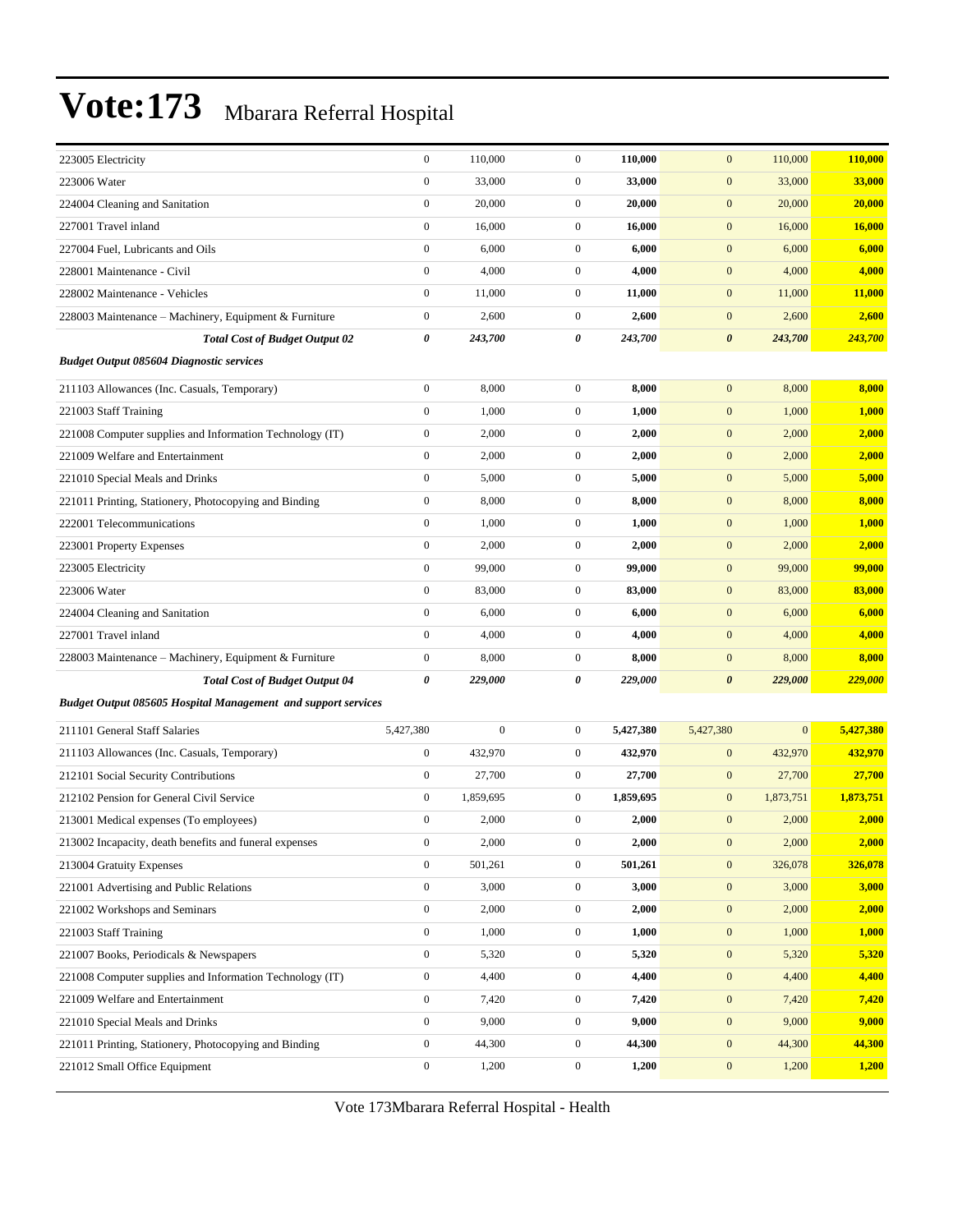| 221014 Bank Charges and other Bank related costs                   | $\boldsymbol{0}$ | $\boldsymbol{0}$ | $\mathbf{0}$     | $\bf{0}$  | $\mathbf{0}$          | 100       | <b>100</b> |
|--------------------------------------------------------------------|------------------|------------------|------------------|-----------|-----------------------|-----------|------------|
| 221016 IFMS Recurrent costs                                        | $\boldsymbol{0}$ | 5,000            | $\mathbf{0}$     | 5,000     | $\boldsymbol{0}$      | 5,000     | 5,000      |
| 221020 IPPS Recurrent Costs                                        | $\boldsymbol{0}$ | 6,100            | $\mathbf{0}$     | 6,100     | $\mathbf{0}$          | 6,100     | 6,100      |
| 222001 Telecommunications                                          | $\boldsymbol{0}$ | 9,600            | $\mathbf{0}$     | 9,600     | $\mathbf{0}$          | 9,600     | 9,600      |
| 222002 Postage and Courier                                         | $\boldsymbol{0}$ | 300              | $\mathbf{0}$     | 300       | $\mathbf{0}$          | 300       | <b>300</b> |
| 222003 Information and communications technology (ICT)             | $\boldsymbol{0}$ | 600              | $\mathbf{0}$     | 600       | $\mathbf{0}$          | 600       | 600        |
| 223001 Property Expenses                                           | $\boldsymbol{0}$ | 2,000            | $\mathbf{0}$     | 2,000     | $\mathbf{0}$          | 2,000     | 2,000      |
| 223004 Guard and Security services                                 | $\boldsymbol{0}$ | 4,000            | $\mathbf{0}$     | 4,000     | $\mathbf{0}$          | 4,000     | 4,000      |
| 223005 Electricity                                                 | $\boldsymbol{0}$ | 97,578           | $\mathbf{0}$     | 97,578    | $\mathbf{0}$          | 97,578    | 97,578     |
| 223006 Water                                                       | $\boldsymbol{0}$ | 12,000           | $\mathbf{0}$     | 12,000    | $\mathbf{0}$          | 12,000    | 12,000     |
| 223007 Other Utilities- (fuel, gas, firewood, charcoal)            | $\boldsymbol{0}$ | 820              | $\mathbf{0}$     | 820       | $\mathbf{0}$          | 820       | 820        |
| 224001 Medical Supplies                                            | $\boldsymbol{0}$ | 350,000          | $\mathbf{0}$     | 350,000   | $\mathbf{0}$          | 350,000   | 350,000    |
| 224004 Cleaning and Sanitation                                     | $\boldsymbol{0}$ | 42,000           | $\mathbf{0}$     | 42,000    | $\mathbf{0}$          | 42,000    | 42,000     |
| 224005 Uniforms, Beddings and Protective Gear                      | $\boldsymbol{0}$ | 56,000           | $\mathbf{0}$     | 56,000    | $\mathbf{0}$          | 56,000    | 56,000     |
| 225001 Consultancy Services- Short term                            | $\boldsymbol{0}$ | 3,000            | $\mathbf{0}$     | 3,000     | $\mathbf{0}$          | 3,000     | 3,000      |
| 227001 Travel inland                                               | $\boldsymbol{0}$ | 85,700           | $\mathbf{0}$     | 85,700    | $\mathbf{0}$          | 85,700    | 85,700     |
| 227002 Travel abroad                                               | $\boldsymbol{0}$ | 1,500            | $\mathbf{0}$     | 1,500     | $\mathbf{0}$          | 1,500     | 1,500      |
| 227003 Carriage, Haulage, Freight and transport hire               | $\boldsymbol{0}$ | 2,000            | $\mathbf{0}$     | 2,000     | $\mathbf{0}$          | 2,000     | 2,000      |
| 227004 Fuel, Lubricants and Oils                                   | $\boldsymbol{0}$ | 7,818            | $\mathbf{0}$     | 7,818     | $\mathbf{0}$          | 7,818     | 7,818      |
| 228001 Maintenance - Civil                                         | $\boldsymbol{0}$ | 20,000           | $\mathbf{0}$     | 20,000    | $\mathbf{0}$          | 20,000    | 20,000     |
| 228002 Maintenance - Vehicles                                      | $\boldsymbol{0}$ | 10,000           | $\mathbf{0}$     | 10,000    | $\mathbf{0}$          | 10,000    | 10,000     |
| 228003 Maintenance – Machinery, Equipment & Furniture              | $\boldsymbol{0}$ | 25,000           | $\mathbf{0}$     | 25,000    | $\mathbf{0}$          | 25,000    | 25,000     |
| 228004 Maintenance - Other                                         | $\boldsymbol{0}$ | 61,800           | $\mathbf{0}$     | 61,800    | $\mathbf{0}$          | 61,800    | 61,800     |
| 273102 Incapacity, death benefits and funeral expenses             | $\boldsymbol{0}$ | 5,160            | $\mathbf{0}$     | 5,160     | $\boldsymbol{0}$      | 5,060     | 5,060      |
| <b>Total Cost of Budget Output 05</b>                              | 5,427,380        | 3,711,242        | 0                | 9,138,622 | 5,427,380             | 3,550,115 | 8,977,494  |
| <b>Budget Output 085606 Prevention and rehabilitation services</b> |                  |                  |                  |           |                       |           |            |
| 211103 Allowances (Inc. Casuals, Temporary)                        | $\boldsymbol{0}$ | 22,000           | $\boldsymbol{0}$ | 22,000    | $\mathbf{0}$          | 22,000    | 22,000     |
| 213001 Medical expenses (To employees)                             | $\boldsymbol{0}$ | 2,000            | $\mathbf{0}$     | 2,000     | $\mathbf{0}$          | 2,000     | 2,000      |
| 221009 Welfare and Entertainment                                   | $\boldsymbol{0}$ | 3,000            | $\mathbf{0}$     | 3,000     | $\mathbf{0}$          | 3,000     | 3,000      |
| 221010 Special Meals and Drinks                                    | $\boldsymbol{0}$ | 6,000            | $\mathbf{0}$     | 6,000     | $\mathbf{0}$          | 6,000     | 6,000      |
| 221011 Printing, Stationery, Photocopying and Binding              | $\mathbf{0}$     | 12,000           | $\overline{0}$   | 12,000    | $\mathbf{0}$          | 12,000    | 12,000     |
| 223005 Electricity                                                 | $\boldsymbol{0}$ | 76,000           | $\boldsymbol{0}$ | 76,000    | $\boldsymbol{0}$      | 76,000    | 76,000     |
| 223006 Water                                                       | $\boldsymbol{0}$ | 9,000            | $\mathbf{0}$     | 9,000     | $\boldsymbol{0}$      | 9,000     | 9,000      |
| 224004 Cleaning and Sanitation                                     | $\boldsymbol{0}$ | 8,000            | $\boldsymbol{0}$ | 8,000     | $\mathbf{0}$          | 8,000     | 8,000      |
| 227001 Travel inland                                               | $\boldsymbol{0}$ | 20,000           | $\mathbf{0}$     | 20,000    | $\boldsymbol{0}$      | 20,000    | 20,000     |
| 227004 Fuel, Lubricants and Oils                                   | $\boldsymbol{0}$ | 10,000           | $\boldsymbol{0}$ | 10,000    | $\mathbf{0}$          | 10,000    | 10,000     |
| 228001 Maintenance - Civil                                         | $\boldsymbol{0}$ | 9,600            | $\boldsymbol{0}$ | 9,600     | $\mathbf{0}$          | 9,600     | 9,600      |
| <b>Total Cost of Budget Output 06</b>                              | 0                | 177,600          | 0                | 177,600   | $\boldsymbol{\theta}$ | 177,600   | 177,600    |
| <b>Budget Output 085607 Immunisation Services</b>                  |                  |                  |                  |           |                       |           |            |
| 211103 Allowances (Inc. Casuals, Temporary)                        | $\boldsymbol{0}$ | 4,000            | $\boldsymbol{0}$ | 4,000     | $\mathbf{0}$          | 4,000     | 4,000      |
| 221009 Welfare and Entertainment                                   | $\boldsymbol{0}$ | 3,000            | $\boldsymbol{0}$ | 3,000     | $\boldsymbol{0}$      | 3,000     | 3,000      |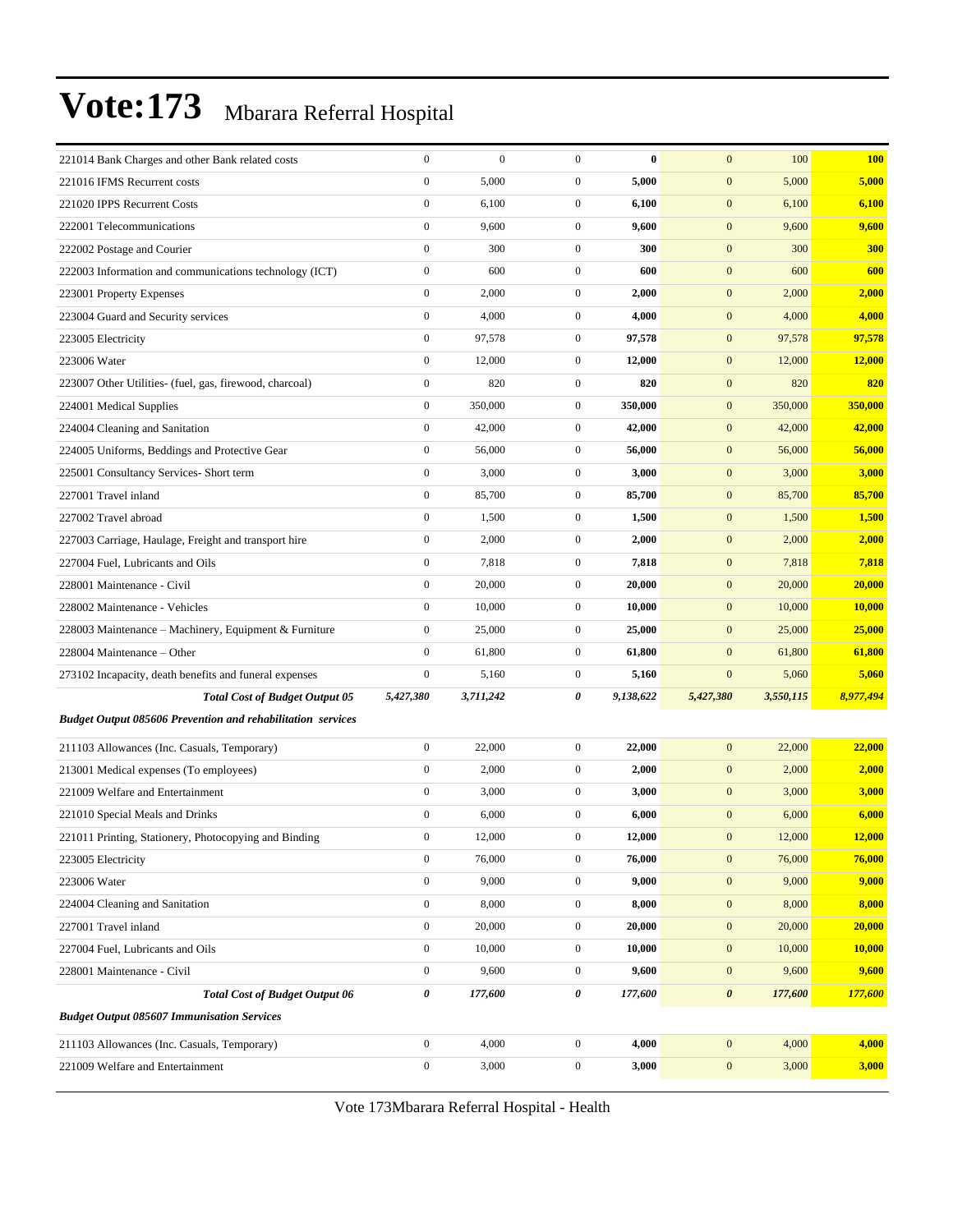| 221010 Special Meals and Drinks                                | $\boldsymbol{0}$ | 6,000            | $\mathbf{0}$     | 6,000      | $\mathbf{0}$          | 6,000     | 6,000      |
|----------------------------------------------------------------|------------------|------------------|------------------|------------|-----------------------|-----------|------------|
| 221011 Printing, Stationery, Photocopying and Binding          | $\boldsymbol{0}$ | 8,000            | $\boldsymbol{0}$ | 8,000      | $\mathbf{0}$          | 8,000     | 8,000      |
| 224004 Cleaning and Sanitation                                 | $\boldsymbol{0}$ | 6,000            | $\mathbf{0}$     | 6,000      | $\boldsymbol{0}$      | 6,000     | 6,000      |
| 227001 Travel inland                                           | $\boldsymbol{0}$ | 12,000           | $\mathbf{0}$     | 12,000     | $\boldsymbol{0}$      | 12,000    | 12,000     |
| 227004 Fuel, Lubricants and Oils                               | $\boldsymbol{0}$ | 12,000           | $\mathbf{0}$     | 12,000     | $\boldsymbol{0}$      | 12,000    | 12,000     |
| 228001 Maintenance - Civil                                     | $\overline{0}$   | 4,000            | $\boldsymbol{0}$ | 4,000      | $\mathbf{0}$          | 4,000     | 4,000      |
| 228003 Maintenance - Machinery, Equipment & Furniture          | $\boldsymbol{0}$ | 2,400            | $\boldsymbol{0}$ | 2,400      | $\mathbf{0}$          | 2,400     | 2,400      |
| 228004 Maintenance – Other                                     | $\boldsymbol{0}$ | 8,306            | $\mathbf{0}$     | 8,306      | $\boldsymbol{0}$      | 8,306     | 8,306      |
| <b>Total Cost of Budget Output 07</b>                          | 0                | 65,706           | 0                | 65,706     | $\pmb{\theta}$        | 65,706    | 65,706     |
| <b>Budget Output 085608 HIV/AIDS Mainstreaming</b>             |                  |                  |                  |            |                       |           |            |
| 211103 Allowances (Inc. Casuals, Temporary)                    | $\boldsymbol{0}$ | $\boldsymbol{0}$ | $\boldsymbol{0}$ | $\bf{0}$   | $\mathbf{0}$          | 2,631,009 | 2,631,009  |
| 212101 Social Security Contributions                           | $\overline{0}$   | $\boldsymbol{0}$ | $\boldsymbol{0}$ | $\bf{0}$   | $\mathbf{0}$          | 176,163   | 176,163    |
| 213001 Medical expenses (To employees)                         | $\boldsymbol{0}$ | $\boldsymbol{0}$ | $\boldsymbol{0}$ | $\bf{0}$   | $\mathbf{0}$          | 140,725   | 140,725    |
| 221003 Staff Training                                          | $\boldsymbol{0}$ | $\boldsymbol{0}$ | $\boldsymbol{0}$ | $\bf{0}$   | $\mathbf{0}$          | 20,550    | 20,550     |
| 221008 Computer supplies and Information Technology (IT)       | $\boldsymbol{0}$ | $\boldsymbol{0}$ | $\boldsymbol{0}$ | $\bf{0}$   | $\mathbf{0}$          | 60,000    | 60,000     |
| 221009 Welfare and Entertainment                               | $\boldsymbol{0}$ | $\boldsymbol{0}$ | $\mathbf{0}$     | $\bf{0}$   | $\boldsymbol{0}$      | 270,307   | 270,307    |
| 221011 Printing, Stationery, Photocopying and Binding          | $\overline{0}$   | $\boldsymbol{0}$ | $\boldsymbol{0}$ | $\bf{0}$   | $\mathbf{0}$          | 303,100   | 303,100    |
| 221012 Small Office Equipment                                  | $\boldsymbol{0}$ | $\boldsymbol{0}$ | $\boldsymbol{0}$ | $\bf{0}$   | $\mathbf{0}$          | 45,000    | 45,000     |
| 222001 Telecommunications                                      | $\boldsymbol{0}$ | $\boldsymbol{0}$ | $\boldsymbol{0}$ | $\bf{0}$   | $\mathbf{0}$          | 116,760   | 116,760    |
| 224001 Medical Supplies                                        | $\boldsymbol{0}$ | $\boldsymbol{0}$ | $\boldsymbol{0}$ | $\bf{0}$   | $\mathbf{0}$          | 40,000    | 40,000     |
| 224004 Cleaning and Sanitation                                 | $\overline{0}$   | $\boldsymbol{0}$ | $\mathbf{0}$     | $\bf{0}$   | $\boldsymbol{0}$      | 59,400    | 59,400     |
| 227001 Travel inland                                           | $\overline{0}$   | $\boldsymbol{0}$ | $\boldsymbol{0}$ | $\bf{0}$   | $\mathbf{0}$          | 171,422   | 171,422    |
| 227004 Fuel, Lubricants and Oils                               | $\boldsymbol{0}$ | $\boldsymbol{0}$ | $\boldsymbol{0}$ | $\bf{0}$   | $\mathbf{0}$          | 166,571   | 166,571    |
| 282104 Compensation to 3rd Parties                             | $\boldsymbol{0}$ | $\boldsymbol{0}$ | $\mathbf{0}$     | $\bf{0}$   | $\boldsymbol{0}$      | 24,569    | 24,569     |
| <b>Total Cost of Budget Output 08</b>                          | 0                | 0                | 0                | 0          | $\boldsymbol{\theta}$ | 4,225,576 | 4,225,576  |
| <b>Budget Output 085619 Human Resource Management Services</b> |                  |                  |                  |            |                       |           |            |
| 221008 Computer supplies and Information Technology (IT)       | $\boldsymbol{0}$ | 2,000            | $\boldsymbol{0}$ | 2,000      | $\mathbf{0}$          | 2,000     | 2,000      |
| 221011 Printing, Stationery, Photocopying and Binding          | $\boldsymbol{0}$ | 1,000            | $\boldsymbol{0}$ | 1,000      | $\mathbf{0}$          | 1,000     | 1,000      |
| 222001 Telecommunications                                      | $\boldsymbol{0}$ | 300              | $\boldsymbol{0}$ | 300        | $\mathbf{0}$          | 300       | 300        |
| 227001 Travel inland                                           | $\boldsymbol{0}$ | 2,400            | $\mathbf{0}$     | 2,400      | $\boldsymbol{0}$      | 2,400     | 2,400      |
| 227004 Fuel, Lubricants and Oils                               | $\boldsymbol{0}$ | 1,338            | $\boldsymbol{0}$ | 1,338      | $\boldsymbol{0}$      | 1,338     | 1,338      |
| <b>Total Cost of Budget Output 19</b>                          | 0                | 7,038            | 0                | 7,038      | $\boldsymbol{\theta}$ | 7,038     | 7,038      |
| <b>Budget Output 085620 Records Management Services</b>        |                  |                  |                  |            |                       |           |            |
| 221008 Computer supplies and Information Technology (IT)       | $\boldsymbol{0}$ | 2,000            | $\boldsymbol{0}$ | 2,000      | $\boldsymbol{0}$      | 2,000     | 2,000      |
| 221011 Printing, Stationery, Photocopying and Binding          | $\boldsymbol{0}$ | 1,024            | $\boldsymbol{0}$ | 1,024      | $\mathbf{0}$          | 1,024     | 1,024      |
| 227001 Travel inland                                           | $\boldsymbol{0}$ | 2,400            | $\boldsymbol{0}$ | 2,400      | $\boldsymbol{0}$      | 2,400     | 2,400      |
| <b>Total Cost of Budget Output 20</b>                          | 0                | 5,424            | 0                | 5,424      | $\pmb{\theta}$        | 5,424     | 5,424      |
| <b>Total Cost Of Outputs Provided</b>                          | 5,427,380        | 4,800,530        | $\bf{0}$         | 10,227,910 | 5,427,380             | 8,864,979 | 14,292,358 |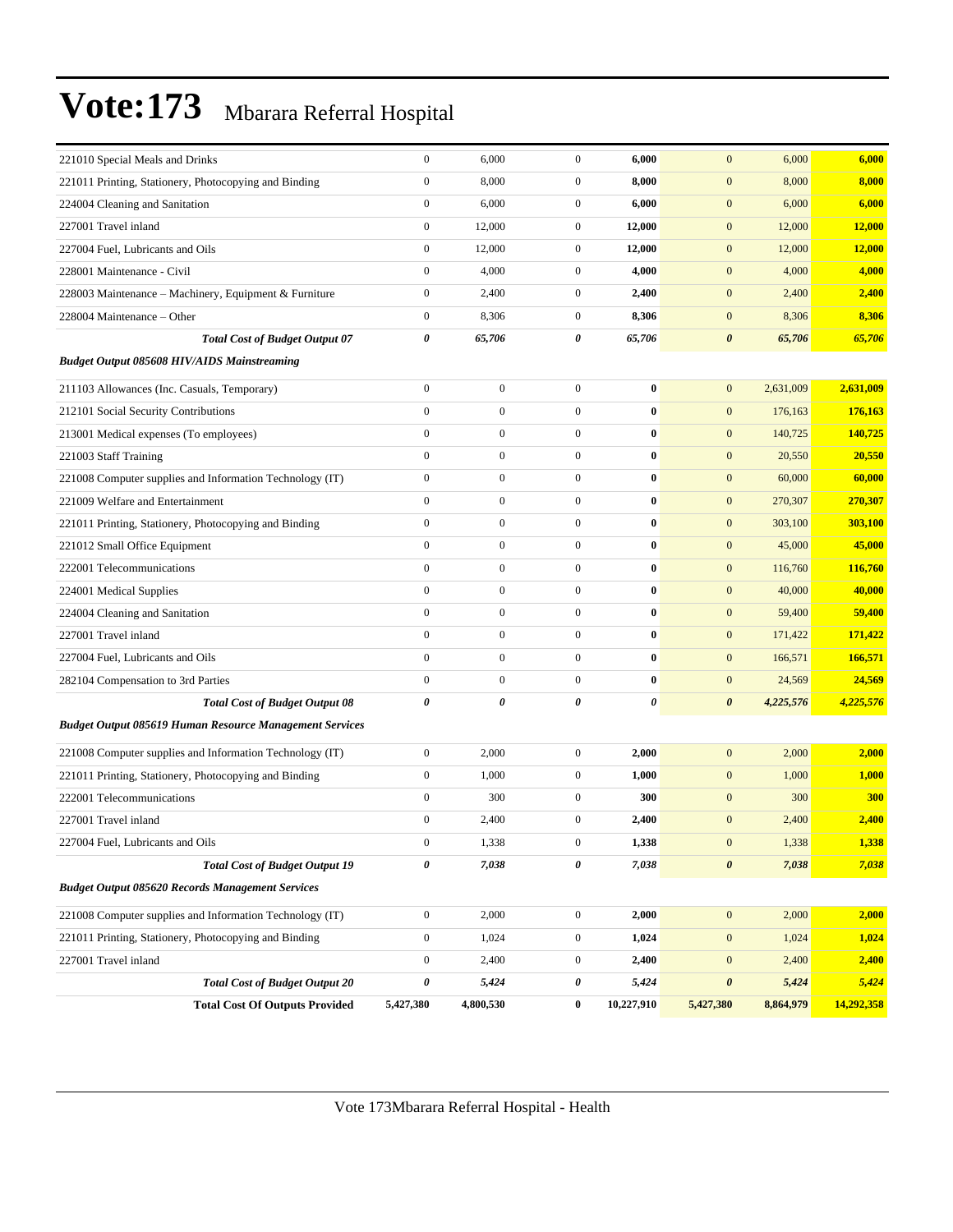| <b>Arrears</b>                                                       | Wage             | Non Wage                | <b>AIA</b>       | <b>Total</b> | Wage                  | Non Wage                | <b>Total</b>            |
|----------------------------------------------------------------------|------------------|-------------------------|------------------|--------------|-----------------------|-------------------------|-------------------------|
| <b>Budget Output 085699 Arrears</b>                                  |                  |                         |                  |              |                       |                         |                         |
| 321612 Water arrears(Budgeting)                                      | $\boldsymbol{0}$ | 210,102                 | $\mathbf{0}$     | 210,102      | $\mathbf{0}$          | $\overline{0}$          | $\bf{0}$                |
| <b>Total Cost of Budget Output 99</b>                                | 0                | 210,102                 | 0                | 210,102      | $\boldsymbol{\theta}$ | $\boldsymbol{\theta}$   | $\boldsymbol{\theta}$   |
| <b>Total Cost Of Arrears</b>                                         | $\bf{0}$         | 210,102                 | $\bf{0}$         | 210,102      | $\bf{0}$              | $\bf{0}$                | $\bf{0}$                |
| <b>Total Cost for Department 01</b>                                  | 5,427,380        | 5,010,632               | $\bf{0}$         | 10,438,012   | 5,427,380             | 8,864,979               | 14,292,358              |
| <b>Total Excluding Arrears</b>                                       | 5,427,380        | 4,800,530               | $\mathbf{0}$     | 10,227,910   | 5,427,380             | 8,864,979               | 14,292,358              |
| Department 02 Mbarara Referral Hospital Internal Audit               |                  |                         |                  |              |                       |                         |                         |
| Thousand Uganda Shillings                                            |                  | 2020/21 Approved Budget |                  |              |                       | 2021/22 Draft Estimates |                         |
| <b>Outputs Provided</b>                                              | Wage             | Non Wage                | <b>AIA</b>       | <b>Total</b> | Wage                  | Non Wage                | <b>Total</b>            |
| <b>Budget Output 085605 Hospital Management and support services</b> |                  |                         |                  |              |                       |                         |                         |
| 211103 Allowances (Inc. Casuals, Temporary)                          | $\boldsymbol{0}$ | $\mathbf{0}$            | $\boldsymbol{0}$ | $\bf{0}$     | $\mathbf{0}$          | 16,000                  | 16,000                  |
| 221007 Books, Periodicals & Newspapers                               | $\boldsymbol{0}$ | 1,320                   | $\boldsymbol{0}$ | 1,320        | $\mathbf{0}$          | $\mathbf{0}$            | $\bf{0}$                |
| 221008 Computer supplies and Information Technology (IT)             | $\boldsymbol{0}$ | 600                     | $\boldsymbol{0}$ | 600          | $\mathbf{0}$          | $\overline{0}$          | $\mathbf{0}$            |
| 221009 Welfare and Entertainment                                     | $\mathbf{0}$     | 820                     | $\mathbf{0}$     | 820          | $\mathbf{0}$          | $\Omega$                | $\mathbf{0}$            |
| 221011 Printing, Stationery, Photocopying and Binding                | $\boldsymbol{0}$ | 2,000                   | $\mathbf{0}$     | 2,000        | $\mathbf{0}$          | $\overline{0}$          | $\mathbf{0}$            |
| 222001 Telecommunications                                            | $\boldsymbol{0}$ | 600                     | $\mathbf{0}$     | 600          | $\mathbf{0}$          | $\overline{0}$          | $\bf{0}$                |
| 227001 Travel inland                                                 | $\boldsymbol{0}$ | 5,500                   | $\mathbf{0}$     | 5,500        | $\boldsymbol{0}$      | $\overline{0}$          | $\bf{0}$                |
| 227004 Fuel, Lubricants and Oils                                     | $\boldsymbol{0}$ | 5,160                   | $\mathbf{0}$     | 5,160        | $\mathbf{0}$          | $\overline{0}$          | $\bf{0}$                |
| <b>Total Cost of Budget Output 05</b>                                | 0                | 16,000                  | 0                | 16,000       | 0                     | 16,000                  | <b>16,000</b>           |
| <b>Total Cost Of Outputs Provided</b>                                | $\bf{0}$         | 16,000                  | $\bf{0}$         | 16,000       | $\bf{0}$              | 16,000                  | <b>16,000</b>           |
| <b>Total Cost for Department 02</b>                                  | $\bf{0}$         | 16,000                  | $\bf{0}$         | 16,000       | $\bf{0}$              | 16,000                  | 16,000                  |
| <b>Total Excluding Arrears</b>                                       | $\boldsymbol{0}$ | 16,000                  | $\boldsymbol{0}$ | 16,000       | $\mathbf{0}$          | 16,000                  | 16,000                  |
| Department 03 Mbarara Regional Maintenance Workshop                  |                  |                         |                  |              |                       |                         |                         |
| Thousand Uganda Shillings                                            |                  | 2020/21 Approved Budget |                  |              |                       | 2021/22 Draft Estimates |                         |
| <b>Outputs Provided</b>                                              | Wage             | Non Wage                | AIA              | <b>Total</b> | Wage                  | Non Wage                | <b>Total</b>            |
| Budget Output 085605 Hospital Management and support services        |                  |                         |                  |              |                       |                         |                         |
| 211103 Allowances (Inc. Casuals, Temporary)                          | $\boldsymbol{0}$ | 3,000                   | $\mathbf{0}$     | 3,000        | $\mathbf{0}$          | 3,000                   | 3,000                   |
| 221002 Workshops and Seminars                                        | $\boldsymbol{0}$ | 2,000                   | $\overline{0}$   | 2,000        | $\mathbf{0}$          | $\boldsymbol{0}$        | $\boldsymbol{0}$        |
| 221003 Staff Training                                                | $\boldsymbol{0}$ | 2,000                   | $\boldsymbol{0}$ | 2,000        | $\boldsymbol{0}$      | $\overline{0}$          | $\overline{\mathbf{0}}$ |
| 227001 Travel inland                                                 | $\boldsymbol{0}$ | 3,000                   | $\boldsymbol{0}$ | 3,000        | $\boldsymbol{0}$      | 7,000                   | 7,000                   |
| 228003 Maintenance - Machinery, Equipment & Furniture                | $\boldsymbol{0}$ | 50,000                  | $\boldsymbol{0}$ | 50,000       | $\boldsymbol{0}$      | 50,000                  | 50,000                  |
| <b>Total Cost of Budget Output 05</b>                                | 0                | 60,000                  | 0                | 60,000       | $\boldsymbol{\theta}$ | 60,000                  | 60,000                  |
| <b>Total Cost Of Outputs Provided</b>                                | $\bf{0}$         | 60,000                  | $\bf{0}$         | 60,000       | $\bf{0}$              | 60,000                  | 60,000                  |
| <b>Total Cost for Department 03</b>                                  | $\bf{0}$         | 60,000                  | $\bf{0}$         | 60,000       | $\bf{0}$              | 60,000                  | 60,000                  |
| <b>Total Excluding Arrears</b>                                       | $\boldsymbol{0}$ | 60,000                  | $\boldsymbol{0}$ | 60,000       | $\boldsymbol{0}$      | 60,000                  | 60,000                  |
| <b>Development Budget Estimates</b>                                  |                  |                         |                  |              |                       |                         |                         |